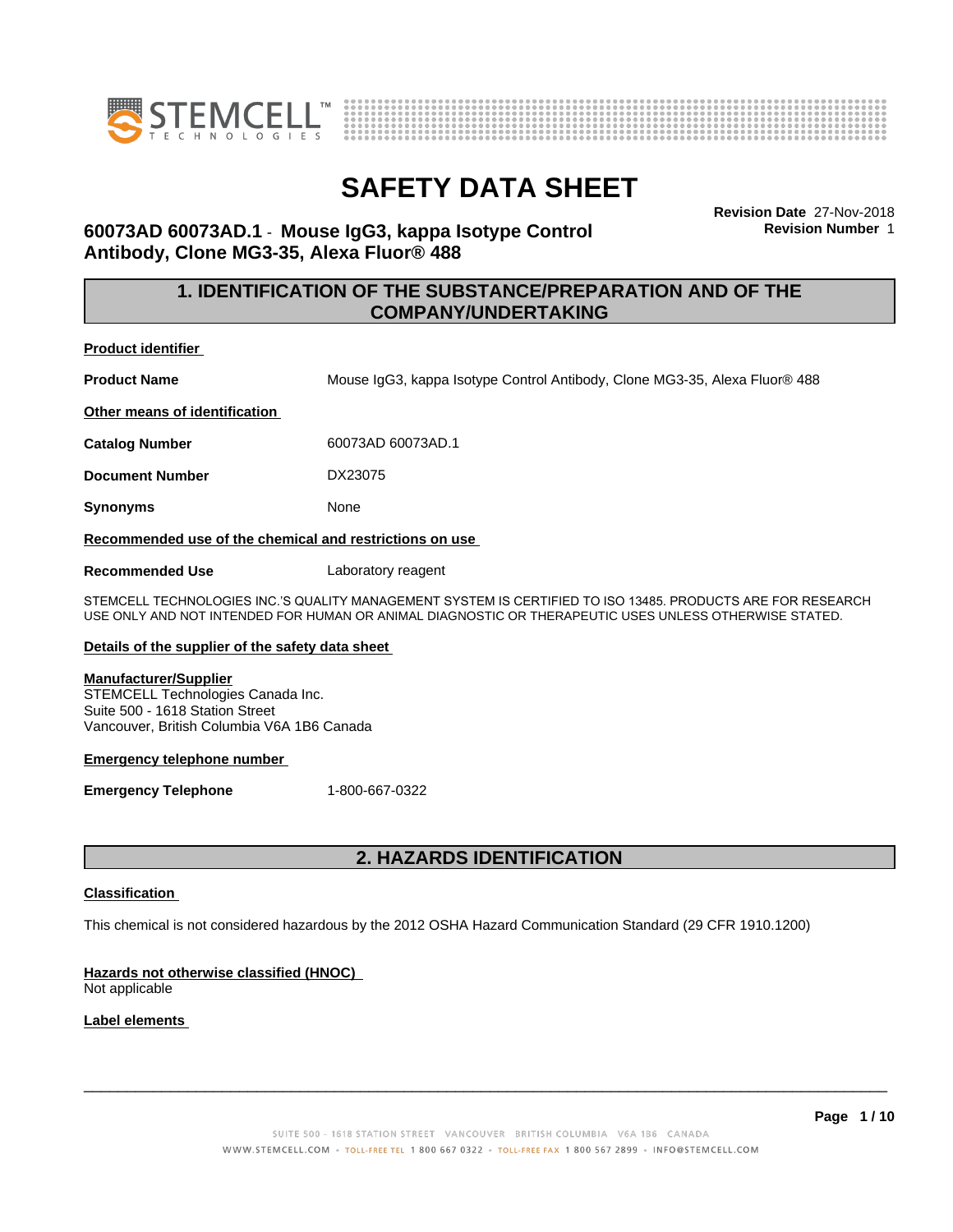



# \_\_\_\_\_\_\_\_\_\_\_\_\_\_\_\_\_\_\_\_\_\_\_\_\_\_\_\_\_\_\_\_\_\_\_\_\_\_\_\_\_\_\_\_\_\_\_\_\_\_\_\_\_\_\_\_\_\_\_\_\_\_\_\_\_\_\_\_\_\_\_\_\_\_\_\_\_\_\_\_\_\_\_\_\_\_\_\_\_\_\_\_\_ **Revision Date** 27-Nov-2018 **60073AD 60073AD.1** - **Mouse IgG3, kappa Isotype Control Antibody, Clone MG3-35, Alexa Fluor® 488**

**Revision Number** 1



**Other Information**

Not applicable

**Unknown acute toxicity** 0 % of the mixture consists of ingredient(s) of unknown toxicity

0 % of the mixture consists of ingredient(s) of unknown acute oral toxicity

0 % of the mixture consists of ingredient(s) of unknown acute dermal toxicity

0 % of the mixture consists of ingredient(s) of unknown acute inhalation toxicity (gas)

0 % of the mixture consists of ingredient(s) of unknown acute inhalation toxicity (vapor)

0 % of the mixture consists of ingredient(s) of unknown acute inhalation toxicity (dust/mist)

# **3. COMPOSITION/INFORMATION ON INGREDIENTS**

### **Substance**

Not applicable.

**Mixture**

Not a hazardous substance or mixture according to the Globally Harmonized System (GHS)

\*The exact percentage (concentration) of composition has been withheld as a trade secret.

# **4. FIRST AID MEASURES**

### **Description of first aid measures**

**Inhalation** Remove to fresh air.

**Eye contact Rinse thoroughly with plenty of water for at least 15 minutes, lifting lower and upper eyelids.** Consult a physician.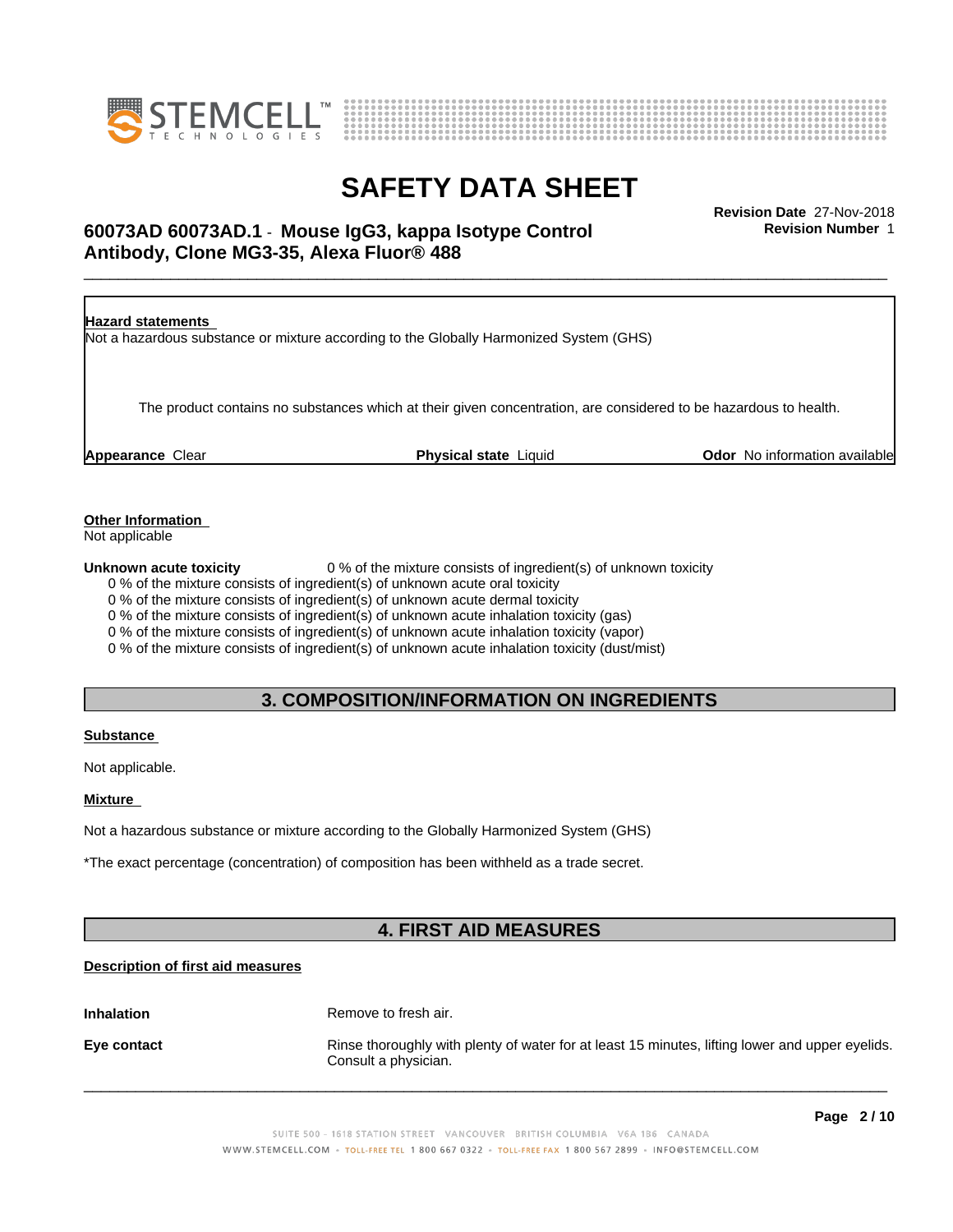



\_\_\_\_\_\_\_\_\_\_\_\_\_\_\_\_\_\_\_\_\_\_\_\_\_\_\_\_\_\_\_\_\_\_\_\_\_\_\_\_\_\_\_\_\_\_\_\_\_\_\_\_\_\_\_\_\_\_\_\_\_\_\_\_\_\_\_\_\_\_\_\_\_\_\_\_\_\_\_\_\_\_\_\_\_\_\_\_\_\_\_\_\_ **Revision Date** 27-Nov-2018 **60073AD 60073AD.1** - **Mouse IgG3, kappa Isotype Control Antibody, Clone MG3-35, Alexa Fluor® 488**

**Skin contact** Wash skin with soap and water. **Ingestion Clean mouth with water and drink afterwards plenty of water. Most important symptoms and effects, both acute and delayed Symptoms** No information available. **Indication of any immediate medical attention and special treatment needed Note to physicians** Treat symptomatically. **5. FIRE-FIGHTING MEASURES Suitable Extinguishing Media** Use extinguishing measures that are appropriate to local circumstances and the surrounding environment. **Unsuitable extinguishing media** CAUTION: Use of water spray when fighting fire may be inefficient. **Specific hazards arising from the** No information available.

| <b>Explosion data</b><br><b>Sensitivity to Mechanical Impact None.</b><br><b>Sensitivity to Static Discharge</b> | None.                                                                                     |
|------------------------------------------------------------------------------------------------------------------|-------------------------------------------------------------------------------------------|
| Special protective equipment for                                                                                 | Firefighters should wear self-contained breathing apparatus and full firefighting turnout |
| fire-fighters                                                                                                    | gear. Use personal protection equipment.                                                  |

### **6. ACCIDENTAL RELEASE MEASURES**

#### **Personal precautions, protective equipment and emergency procedures**

**Personal precautions** Ensure adequate ventilation.

### **Environmental precautions**

**chemical**

**Environmental precautions** See Section 12 for additional Ecological Information.

**Methods and material for containment and cleaning up**

 $\overline{\phantom{a}}$  ,  $\overline{\phantom{a}}$  ,  $\overline{\phantom{a}}$  ,  $\overline{\phantom{a}}$  ,  $\overline{\phantom{a}}$  ,  $\overline{\phantom{a}}$  ,  $\overline{\phantom{a}}$  ,  $\overline{\phantom{a}}$  ,  $\overline{\phantom{a}}$  ,  $\overline{\phantom{a}}$  ,  $\overline{\phantom{a}}$  ,  $\overline{\phantom{a}}$  ,  $\overline{\phantom{a}}$  ,  $\overline{\phantom{a}}$  ,  $\overline{\phantom{a}}$  ,  $\overline{\phantom{a}}$ 

**Revision Number** 1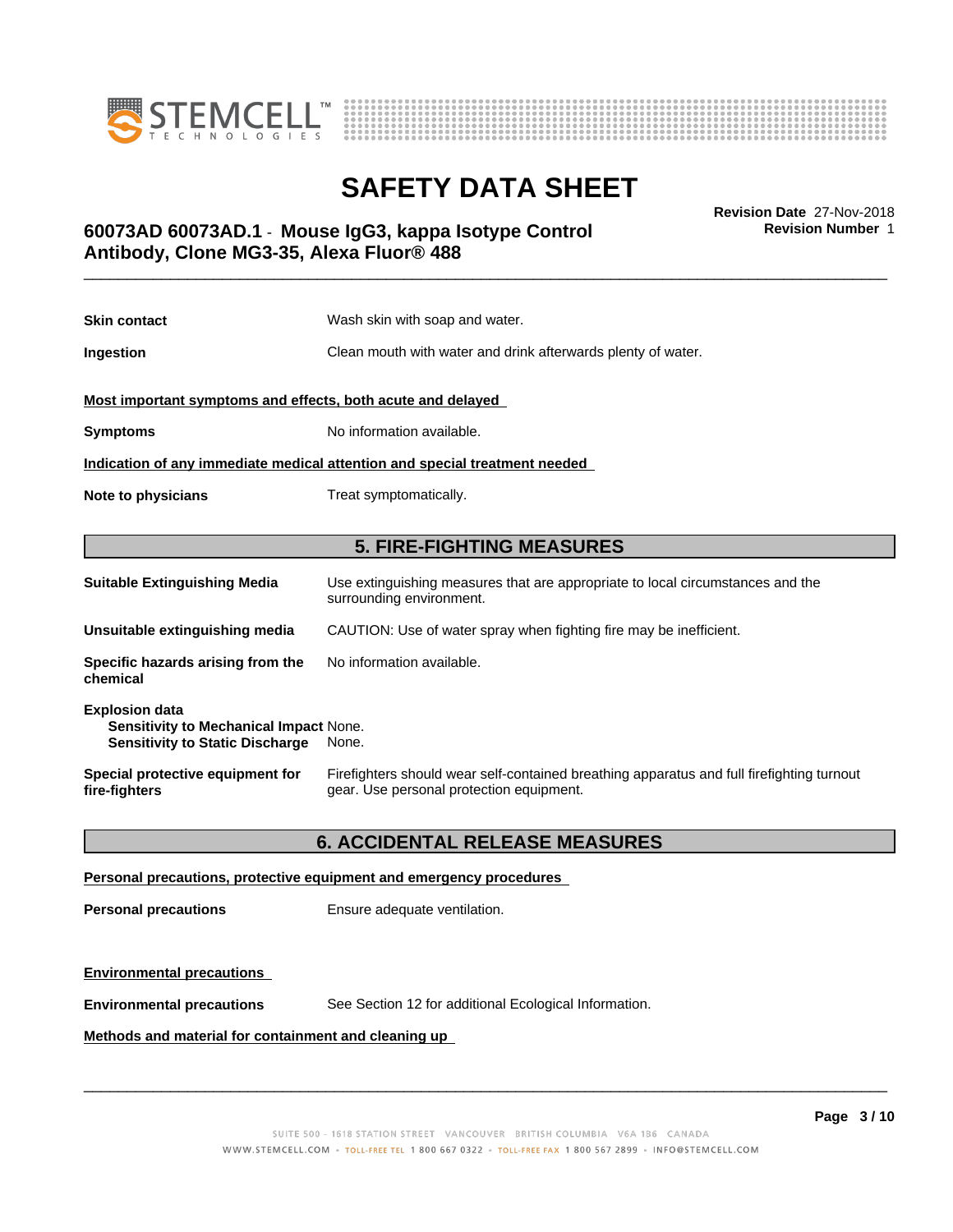



**Revision Number** 1

# \_\_\_\_\_\_\_\_\_\_\_\_\_\_\_\_\_\_\_\_\_\_\_\_\_\_\_\_\_\_\_\_\_\_\_\_\_\_\_\_\_\_\_\_\_\_\_\_\_\_\_\_\_\_\_\_\_\_\_\_\_\_\_\_\_\_\_\_\_\_\_\_\_\_\_\_\_\_\_\_\_\_\_\_\_\_\_\_\_\_\_\_\_ **Revision Date** 27-Nov-2018 **60073AD 60073AD.1** - **Mouse IgG3, kappa Isotype Control Antibody, Clone MG3-35, Alexa Fluor® 488**

| <b>Methods for containment</b>         | Prevent further leakage or spillage if safe to do so.                                |
|----------------------------------------|--------------------------------------------------------------------------------------|
| Methods for cleaning up                | Pick up and transfer to properly labeled containers.                                 |
| <b>Prevention of secondary hazards</b> | Clean contaminated objects and areas thoroughly observing environmental regulations. |

# **7. HANDLING AND STORAGE**

### **Precautions for safe handling**

**Advice on safe handling** Handle in accordance with good industrial hygiene and safety practice.

### **Conditions for safe storage, including any incompatibilities**

**Storage Conditions** Keep containers tightly closed in a dry, cool and well-ventilated place.

# **8. EXPOSURE CONTROLS/PERSONAL PROTECTION**

| <b>Control parameters</b>               |                                                                                                                                                                             |  |
|-----------------------------------------|-----------------------------------------------------------------------------------------------------------------------------------------------------------------------------|--|
| <b>Exposure Limits</b>                  | This product, as supplied, does not contain any hazardous materials with occupational<br>exposure limits established by the region specific regulatory bodies.              |  |
| <b>Appropriate engineering controls</b> |                                                                                                                                                                             |  |
| <b>Engineering controls</b>             | Showers<br>Eyewash stations<br>Ventilation systems.                                                                                                                         |  |
|                                         | Individual protection measures, such as personal protective equipment                                                                                                       |  |
| Eye/face protection                     | No special protective equipment required.                                                                                                                                   |  |
| Skin and body protection                | No special protective equipment required.                                                                                                                                   |  |
|                                         |                                                                                                                                                                             |  |
| <b>Respiratory protection</b>           | No protective equipment is needed under normal use conditions. If exposure limits are<br>exceeded or irritation is experienced, ventilation and evacuation may be required. |  |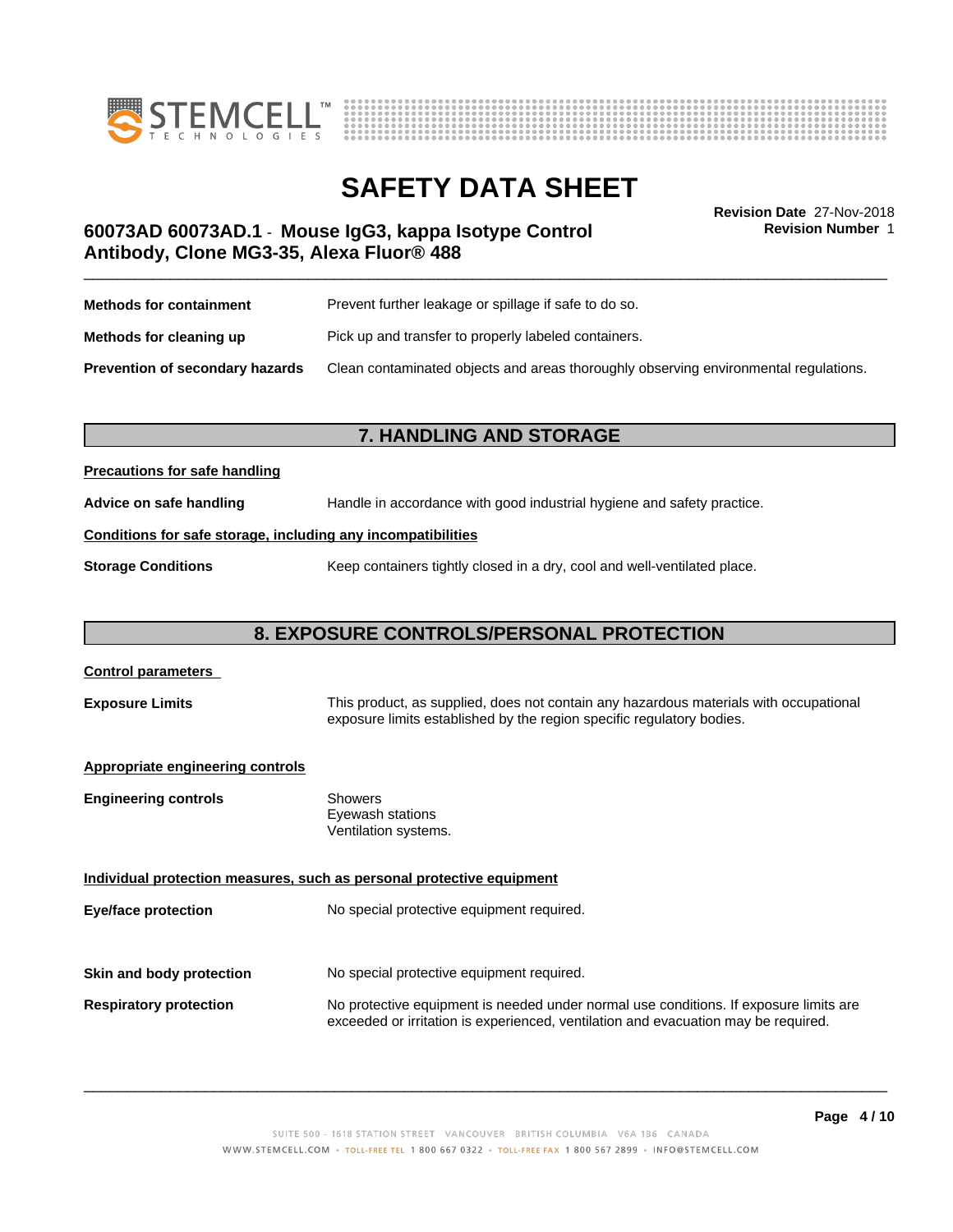



# \_\_\_\_\_\_\_\_\_\_\_\_\_\_\_\_\_\_\_\_\_\_\_\_\_\_\_\_\_\_\_\_\_\_\_\_\_\_\_\_\_\_\_\_\_\_\_\_\_\_\_\_\_\_\_\_\_\_\_\_\_\_\_\_\_\_\_\_\_\_\_\_\_\_\_\_\_\_\_\_\_\_\_\_\_\_\_\_\_\_\_\_\_ **Revision Date** 27-Nov-2018 **60073AD 60073AD.1** - **Mouse IgG3, kappa Isotype Control Antibody, Clone MG3-35, Alexa Fluor® 488**

**General hygiene considerations** Handle in accordance with good industrial hygiene and safety practice.

## **9. PHYSICAL AND CHEMICAL PROPERTIES**

| Information on basic physical and chemical properties |  |  |
|-------------------------------------------------------|--|--|
|                                                       |  |  |

**Physical state** Liquid Appearance **Clear** 

**Explosive properties**<br> **Oxidizing properties**<br>
No information available **Oxidizing properties Property Remarks •Method Property Remarks •Method pH** No data available None known<br> **Melting point / freezing point** No data available None known **Melting point / freezing point** No data available None known<br> **Boiling point / boiling range** No data available None known **Boiling point / boiling range Flash point No data available None known Evaporation rate Cone Cone Access Mode to Access 10 and 7 and 7 and 7 and 7 and 7 and 7 and 7 and 7 and 7 and 7 and 7 and 7 and 7 and 7 and 7 and 7 and 7 and 7 and 7 and 7 and 7 and 7 and 7 and 7 and 7 and 7 and 7 and 7 Flammability (solid, gas)** No data available None known **Flammability Limit in Air None known None known Upper flammability limit:** No data available **Lower flammability limit:** No data available **Vapor pressure No data available None known Vapor density**<br> **Relative density**<br>
No data available None Known<br>
None known **Relative density No data available and the Shown None known**<br> **Water solubility No data available None known None known Water solubility Solubility in other solvents** No data available **None known**<br> **Partition coefficient** No data available None known<br>
None known **Partition coefficient**<br> **Autoignition temperature**<br>
No data available None None known<br>
None known **Autoignition temperature No data available None known**<br> **Decomposition temperature** No data available **None known**<br>
None known **Decomposition temperature** No data available<br> **Kinematic viscosity** No data available **Kinematic viscosity No data available None known**<br> **Notata available None known**<br>
Notata available **None known Dynamic viscosity No data available None known** 

**Other Information Softening point** No information available **VOC** Content (%)

**Color** No information available **Odor** No information available **Odor threshold** No information available

**Molecular weight** No information available **Molecular formula No information available**<br>**VOC Content (%)** No information available **Liquid Density** No information available **Bulk density** No information available

# **10. STABILITY AND REACTIVITY**

**Reactivity No information available.** 

SUITE 500 - 1618 STATION STREET VANCOUVER BRITISH COLUMBIA V6A 1B6 CANADA WWW.STEMCELL.COM • TOLL-FREE TEL 1 800 667 0322 • TOLL-FREE FAX 1 800 567 2899 • INFO@STEMCELL.COM

 $\overline{\phantom{a}}$  ,  $\overline{\phantom{a}}$  ,  $\overline{\phantom{a}}$  ,  $\overline{\phantom{a}}$  ,  $\overline{\phantom{a}}$  ,  $\overline{\phantom{a}}$  ,  $\overline{\phantom{a}}$  ,  $\overline{\phantom{a}}$  ,  $\overline{\phantom{a}}$  ,  $\overline{\phantom{a}}$  ,  $\overline{\phantom{a}}$  ,  $\overline{\phantom{a}}$  ,  $\overline{\phantom{a}}$  ,  $\overline{\phantom{a}}$  ,  $\overline{\phantom{a}}$  ,  $\overline{\phantom{a}}$ 

**Revision Number** 1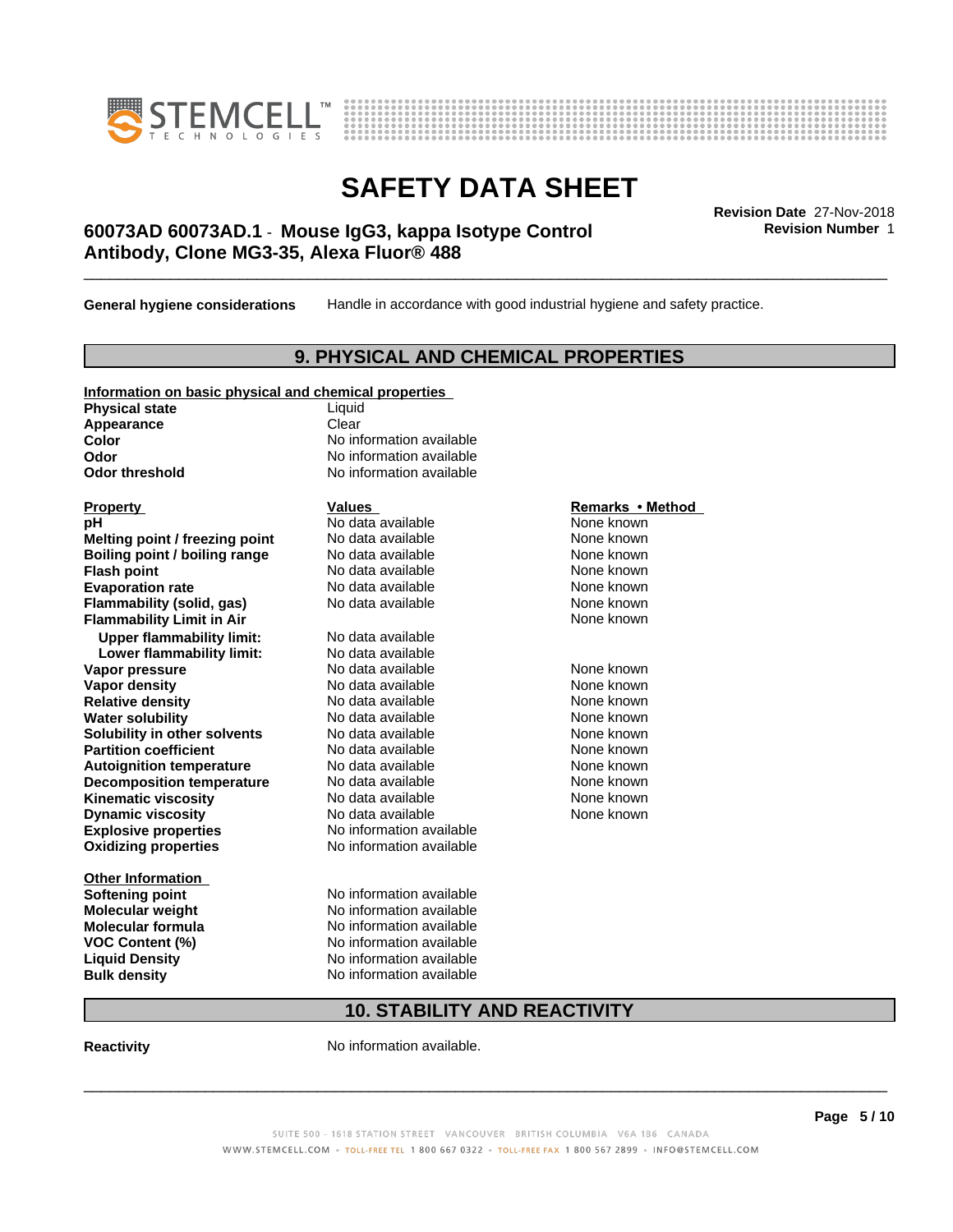



# \_\_\_\_\_\_\_\_\_\_\_\_\_\_\_\_\_\_\_\_\_\_\_\_\_\_\_\_\_\_\_\_\_\_\_\_\_\_\_\_\_\_\_\_\_\_\_\_\_\_\_\_\_\_\_\_\_\_\_\_\_\_\_\_\_\_\_\_\_\_\_\_\_\_\_\_\_\_\_\_\_\_\_\_\_\_\_\_\_\_\_\_\_ **Revision Date** 27-Nov-2018 **60073AD 60073AD.1** - **Mouse IgG3, kappa Isotype Control Antibody, Clone MG3-35, Alexa Fluor® 488**

**Revision Number** 1

| <b>Chemical stability</b>                                               | Stable under normal conditions.           |
|-------------------------------------------------------------------------|-------------------------------------------|
| <b>Possibility of hazardous reactions</b> None under normal processing. |                                           |
| <b>Conditions to avoid</b>                                              | None known based on information supplied. |
| Incompatible materials                                                  | None known based on information supplied. |
|                                                                         |                                           |

**Hazardous decomposition products** None known based on information supplied.

# **11. TOXICOLOGICAL INFORMATION**

### **Information on likely routes of exposure**

#### **Product Information**

| <b>Inhalation</b>                                                            | Specific test data for the substance or mixture is not available. |  |
|------------------------------------------------------------------------------|-------------------------------------------------------------------|--|
| Eye contact                                                                  | Specific test data for the substance or mixture is not available. |  |
| <b>Skin contact</b>                                                          | Specific test data for the substance or mixture is not available. |  |
| Ingestion                                                                    | Specific test data for the substance or mixture is not available. |  |
| Symptoms related to the physical, chemical and toxicological characteristics |                                                                   |  |
|                                                                              |                                                                   |  |

**Symptoms** No information available.

#### **Numerical measures of toxicity**

#### **Acute toxicity**

#### **The following values are calculated based on chapter 3.1 of the GHS document** .

#### **Unknown acute toxicity** 0 % of the mixture consists of ingredient(s) of unknown toxicity

0 % of the mixture consists of ingredient(s) of unknown acute oral toxicity

0 % of the mixture consists of ingredient(s) of unknown acute dermal toxicity

0 % of the mixture consists of ingredient(s) of unknown acute inhalation toxicity (gas)

0 % of the mixture consists of ingredient(s) of unknown acute inhalation toxicity (vapor)

0 % of the mixture consists of ingredient(s) of unknown acute inhalation toxicity (dust/mist)

### **Delayed and immediate effects as well as chronic effects from short and long-term exposure**

**Skin corrosion/irritation** No information available.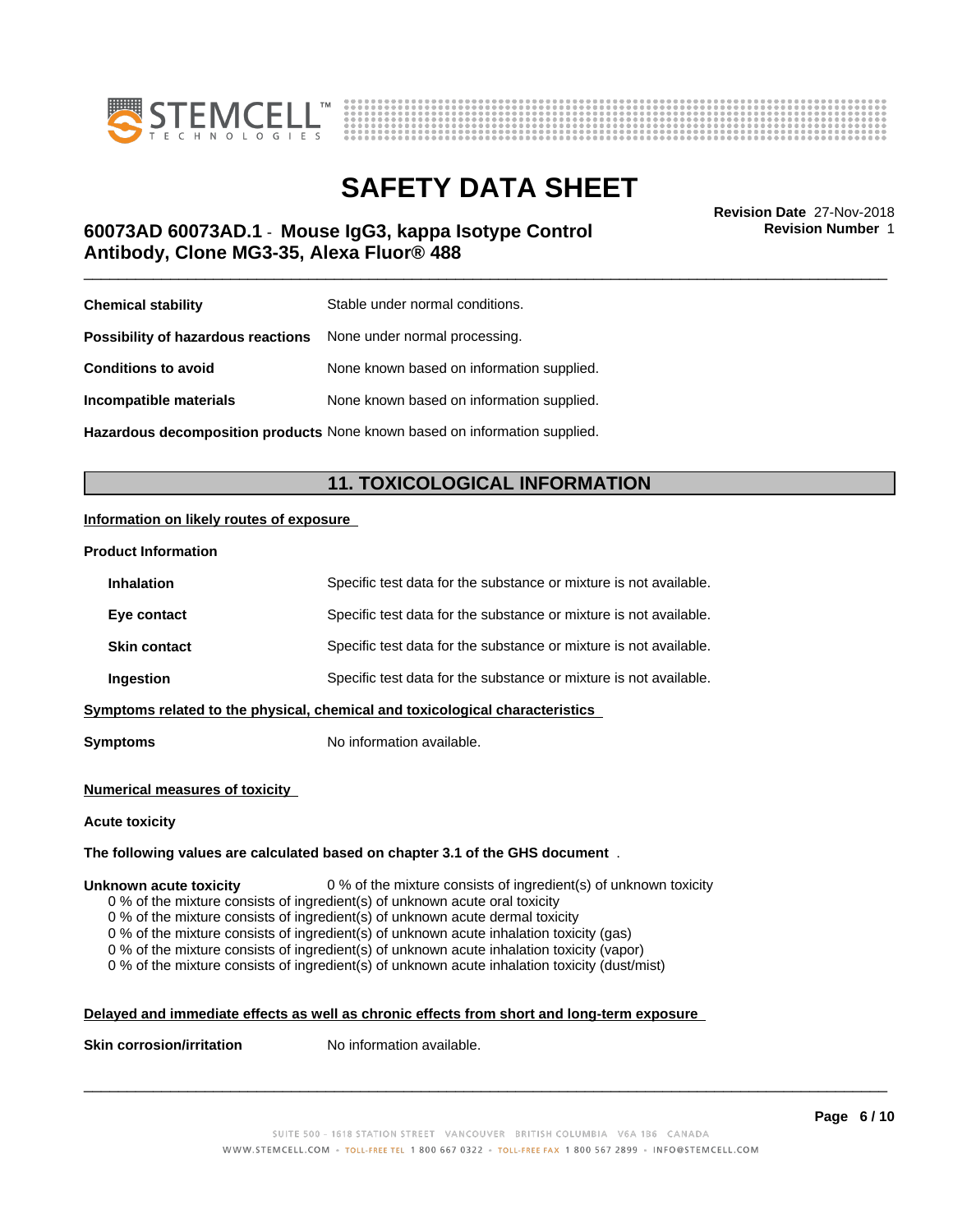



# \_\_\_\_\_\_\_\_\_\_\_\_\_\_\_\_\_\_\_\_\_\_\_\_\_\_\_\_\_\_\_\_\_\_\_\_\_\_\_\_\_\_\_\_\_\_\_\_\_\_\_\_\_\_\_\_\_\_\_\_\_\_\_\_\_\_\_\_\_\_\_\_\_\_\_\_\_\_\_\_\_\_\_\_\_\_\_\_\_\_\_\_\_ **Revision Date** 27-Nov-2018 **60073AD 60073AD.1** - **Mouse IgG3, kappa Isotype Control Antibody, Clone MG3-35, Alexa Fluor® 488**

| Serious eye damage/eye irritation | No information available. |
|-----------------------------------|---------------------------|
| Respiratory or skin sensitization | No information available. |
| Germ cell mutagenicity            | No information available. |
| Carcinogenicity                   | No information available. |
| <b>Reproductive toxicity</b>      | No information available. |
| <b>STOT - single exposure</b>     | No information available. |
| <b>STOT - repeated exposure</b>   | No information available. |
| <b>Aspiration hazard</b>          | No information available. |

# **12. ECOLOGICAL INFORMATION**

| <b>Ecotoxicity</b>            | ٠                                  |
|-------------------------------|------------------------------------|
| Persistence and degradability | No information available.          |
| <b>Bioaccumulation</b>        | There is no data for this product. |
| Other adverse effects         | No information available.          |

# **13. DISPOSAL CONSIDERATIONS**

| Waste treatment methods                |                                                                                                                    |
|----------------------------------------|--------------------------------------------------------------------------------------------------------------------|
| Waste from residues/unused<br>products | Dispose of in accordance with local regulations. Dispose of waste in accordance with<br>environmental legislation. |
| Contaminated packaging                 | Do not reuse empty containers.                                                                                     |
| <b>US EPA Waste Number</b>             | P <sub>105</sub>                                                                                                   |

# **14. TRANSPORT INFORMATION**

 $\overline{\phantom{a}}$  ,  $\overline{\phantom{a}}$  ,  $\overline{\phantom{a}}$  ,  $\overline{\phantom{a}}$  ,  $\overline{\phantom{a}}$  ,  $\overline{\phantom{a}}$  ,  $\overline{\phantom{a}}$  ,  $\overline{\phantom{a}}$  ,  $\overline{\phantom{a}}$  ,  $\overline{\phantom{a}}$  ,  $\overline{\phantom{a}}$  ,  $\overline{\phantom{a}}$  ,  $\overline{\phantom{a}}$  ,  $\overline{\phantom{a}}$  ,  $\overline{\phantom{a}}$  ,  $\overline{\phantom{a}}$ 

**Revision Number** 1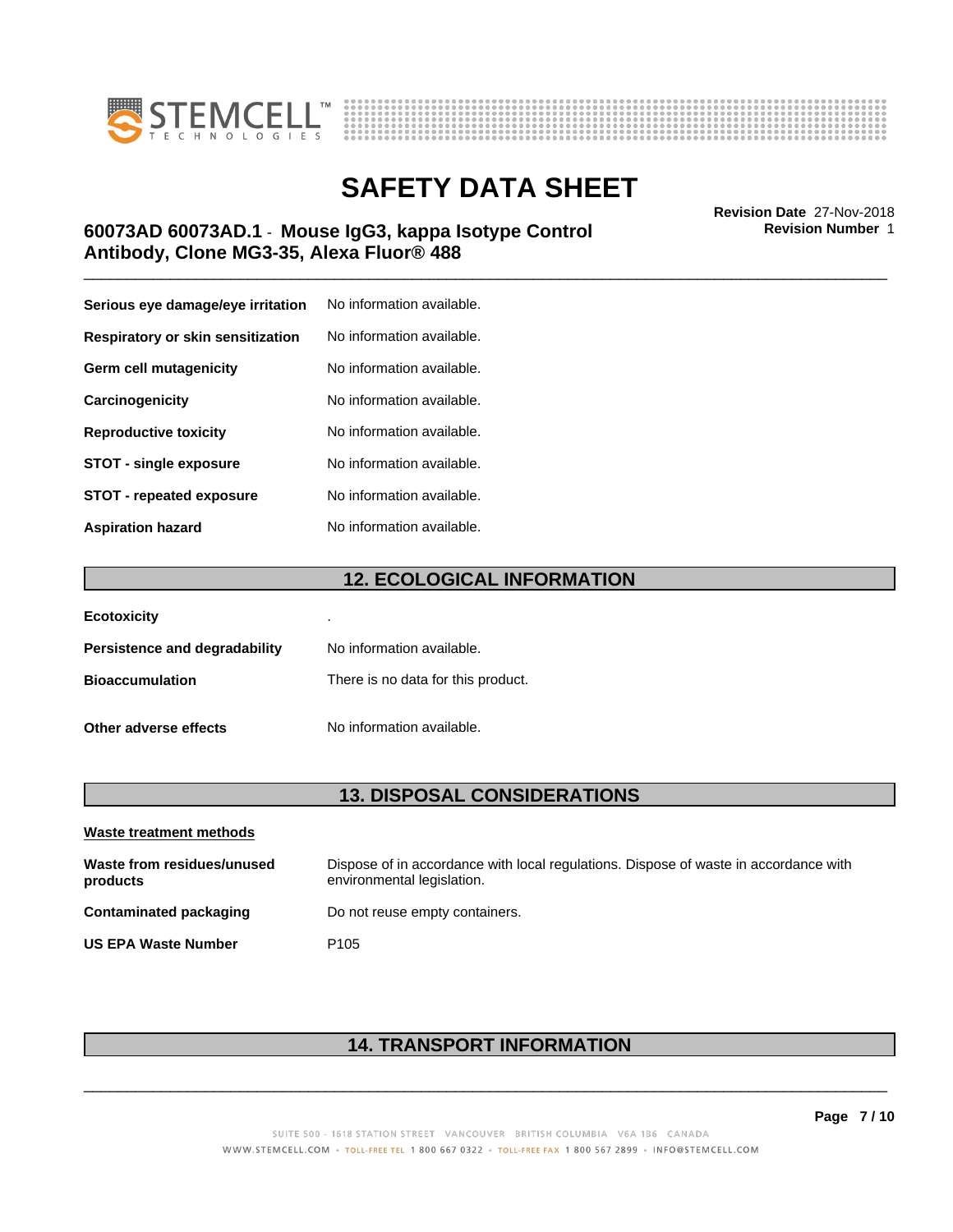



# \_\_\_\_\_\_\_\_\_\_\_\_\_\_\_\_\_\_\_\_\_\_\_\_\_\_\_\_\_\_\_\_\_\_\_\_\_\_\_\_\_\_\_\_\_\_\_\_\_\_\_\_\_\_\_\_\_\_\_\_\_\_\_\_\_\_\_\_\_\_\_\_\_\_\_\_\_\_\_\_\_\_\_\_\_\_\_\_\_\_\_\_\_ **Revision Date** 27-Nov-2018 **60073AD 60073AD.1** - **Mouse IgG3, kappa Isotype Control Antibody, Clone MG3-35, Alexa Fluor® 488**

| <b>DOT</b>  | Not regulated |
|-------------|---------------|
| <u>TDG</u>  | Not regulated |
| <b>MEX</b>  | Not regulated |
| ICAO (air)  | Not regulated |
| <b>IATA</b> | Not regulated |
| <b>IMDG</b> | Not regulated |
| RID         | Not regulated |
| <u>ADR</u>  | Not regulated |
| <b>ADN</b>  | Not regulated |

## **15. REGULATORY INFORMATION**

| International Inventories |                 |
|---------------------------|-----------------|
| TSCA                      | Complies        |
| <b>DSL/NDSL</b>           | Complies        |
| <b>EINECS/ELINCS</b>      | Complies        |
| ENCS                      | Does not comply |
| <b>IECSC</b>              | Complies        |
| KECL                      | Complies        |
| <b>PICCS</b>              | Complies        |
| AICS                      | Complies        |
|                           |                 |

 **Legend:**

 **TSCA** - United States Toxic Substances Control Act Section 8(b) Inventory

 **DSL/NDSL** - Canadian Domestic Substances List/Non-Domestic Substances List

 **EINECS/ELINCS** - European Inventory of Existing Chemical Substances/European List of Notified Chemical Substances

 **ENCS** - Japan Existing and New Chemical Substances

 **IECSC** - China Inventory of Existing Chemical Substances

 **KECL** - Korean Existing and Evaluated Chemical Substances

 **PICCS** - Philippines Inventory of Chemicals and Chemical Substances

 **AICS** - Australian Inventory of Chemical Substances

### **US Federal Regulations**

### **SARA 313**

Section 313 of Title III of the Superfund Amendments and Reauthorization Act of 1986 (SARA). This product does not contain any chemicals which are subject to the reporting requirements of the Act and Title 40 of the Code of Federal Regulations, Part 372.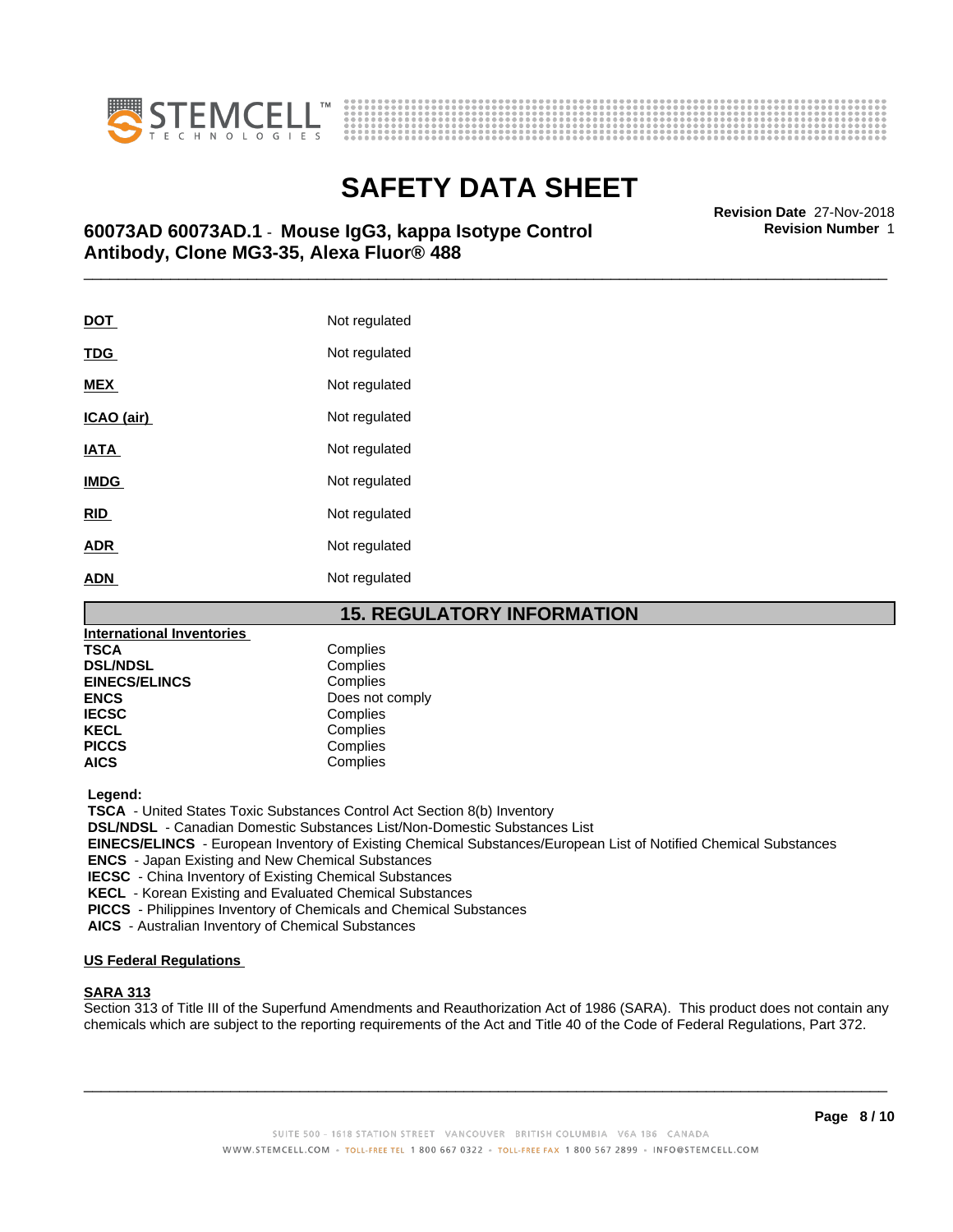



**Revision Number** 1

# \_\_\_\_\_\_\_\_\_\_\_\_\_\_\_\_\_\_\_\_\_\_\_\_\_\_\_\_\_\_\_\_\_\_\_\_\_\_\_\_\_\_\_\_\_\_\_\_\_\_\_\_\_\_\_\_\_\_\_\_\_\_\_\_\_\_\_\_\_\_\_\_\_\_\_\_\_\_\_\_\_\_\_\_\_\_\_\_\_\_\_\_\_ **Revision Date** 27-Nov-2018 **60073AD 60073AD.1** - **Mouse IgG3, kappa Isotype Control Antibody, Clone MG3-35, Alexa Fluor® 488**

| SARA 311/312 Hazard Categories    |    |  |
|-----------------------------------|----|--|
| Acute health hazard               | N٥ |  |
| <b>Chronic Health Hazard</b>      | No |  |
| <b>Fire hazard</b>                | No |  |
| Sudden release of pressure hazard | N٥ |  |
| <b>Reactive Hazard</b>            | N٥ |  |

#### **CWA (Clean WaterAct)**

This product does not contain any substances regulated as pollutants pursuant to the Clean Water Act (40 CFR 122.21 and 40 CFR 122.42).

#### **CERCLA**

This material, as supplied, does not contain any substances regulated as hazardous substances under the Comprehensive Environmental Response Compensation and Liability Act (CERCLA) (40 CFR 302) or the Superfund Amendments and Reauthorization Act (SARA) (40 CFR 355). There may be specific reporting requirements at the local, regional, or state level pertaining to releases of this material.

### **US State Regulations**

#### **California Proposition 65**

This product does not contain any Proposition 65 chemicals.

### **U.S. State Right-to-Know Regulations**

#### **US State Regulations**

| Chemical name                         | New Jersey | <b>Massachusetts</b> | Pennsylvania |
|---------------------------------------|------------|----------------------|--------------|
| Water<br>7732-18-5                    |            |                      |              |
| Sodium Phosphate Dibasic<br>7558-79-4 |            |                      |              |
| Sodium Azide<br>26628-22-8            |            |                      |              |

### **U.S. EPA Label Information**

**EPA Pesticide Registration Number** Not applicable

# **16. OTHER INFORMATION, INCLUDING DATE OF PREPARATION OF THE LAST REVISION**

**Prepared By, State Control. STEMCELL Technologies Canada Inc.**